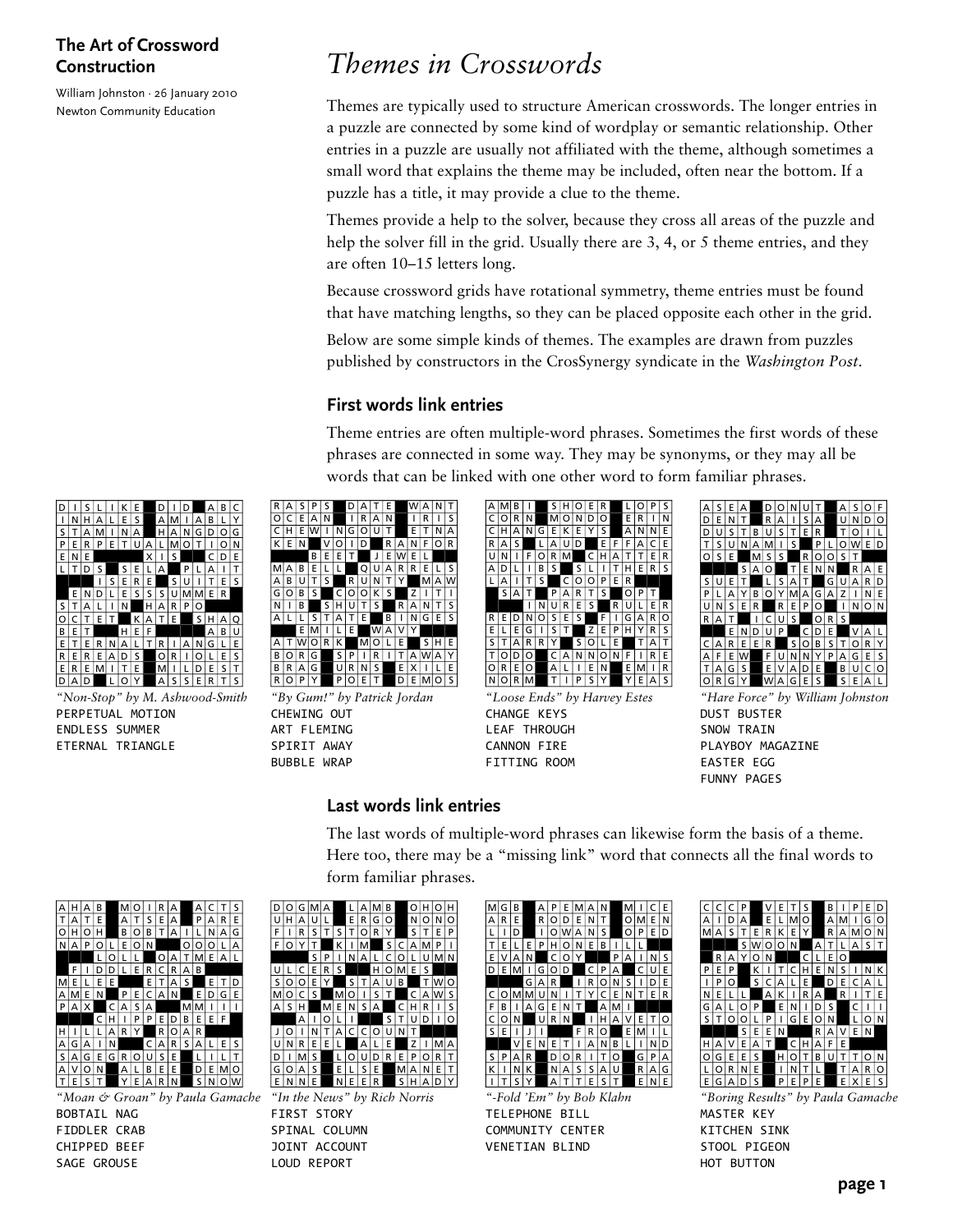William Johnston · 26 January 2010 Newton Community Education



*"It's About Time" by Harvey Estes* **CLOSERANKS HORSERACE DUDERANCH** SPICERACK **LONERANGER** 

### **Hidden words**

Theme entries may contain hidden words, often spanning the word breaks. The theme entries will not otherwise be related. In these puzzles, the hidden word is usually referred to in the title or included as an entry by itself in the puzzle.



*"Inland Resort" by Rich Norris* TEXASPANHANDLE CHRISTMASPARTY BENEFITSPACKAGE BORISPASTERNAK SEMIGLOSSPAINT



*"Beware the Ides . . ." by Ray Hamel* SUICIDESQUEEZE GOBIDESERT WIDESCREEN INSIDESTRAIGHT



*"Pest in Show" by William Johnston* **GOINGNATIVE COMMITERRORS** PLASTICKNIFE STIFLEAYAWN

#### **Add or subtract something**

A letter or cluster of letters may be added or subtracted from idiomatic phrases. The resulting non-idiomatic phrases are clued. It is usually easier to see when letters have been added. When letters are subtracted, the title of the puzzle may help the solver guess what has been removed.



*"'S Wonderful" by William Johnston* STALL ORDERS STRAIN TRACKS

STAKEOUT FOOD STOP BILLING



*"O, O, Annette" by Mel Rosen*

[]ARROWGAUGE

[]UMBERCRUNCHER []EUROBIOLOGIST

[]ETHERLANDS

 $I$  MAX ECON CALLA BONE ATTN ERASE AC I V I LAUC T I ON OTT DEN PAR WR I T I NG PAUPER<br>ELIOT ALP MOD EL<br>RAS ADO MAR BLE<br>MAGNETICTAUPE PRO MCS TSK CAR P ENT ERAUNT<br>A T S E A R E E L COMO REEL<br>ARAL<br>POLS NOVA S ARAL ONED  $A$  M P L E

 $S|A|F|E$   $H|A|H|A$   $I|S|A|A|C$ 

*"The Midas Touch" by Paula Gamache "Copper Heads" by Bob Klahn*

A CIVIL AUCTION WRITING PAUPER MAGNETIC TAUPE CARPENTER AUNT

|   | Δ |   | Е | R |   |   | Е | s |   |         |   | P | U | P |
|---|---|---|---|---|---|---|---|---|---|---------|---|---|---|---|
| А | R | O | S | Е |   | А | L | т | O |         | Ν |   | ı | Е |
| Y | Е | L |   | J | А | c | Κ | E | T |         | F | L | E | А |
| U | S | E |   | O | в | O | E |   | S | E       | А | ı | Ë | R |
| P | n | T | P | ı | E | s |   | s | E | R       | ı | F |   |   |
|   |   |   | А | c | т |   | Q | U | А | R       | R |   | E | D |
| в | ∩ | w |   | Е |   | n | U | E | T | S       |   | G | м | А |
| A | R | ı | D |   | в | O | А | R | s |         | w | н | ı | z |
| т | Е | Ν |   | А | L | E | c | s |   | м       | А | T | T | Е |
| s | O | D | А | J | Е | R | K |   | s | А       | N |   |   |   |
|   |   | в | R | А | Ν | S |   | S | А | Ν       | G | R | ı | A |
| м |   |   | റ | R | D |   |   | Е | А | н       |   | А | Ν | Ν |
| А | D | ı | м |   | s | н | А | D | В | $\circ$ | х | ı | Ν | G |
|   | Е | Ν | А |   | ı | O | N | Е |   | L       | ı | м | E | S |
|   | д | D | s |   | Ν | E | А | R |   | E       | x |   | S | т |

*"Pain Relief" by Patrick Jordan* YELL[]JACKET PILL[]FIGHT WIND[]BLIND SHAD[]BOXING



CURATE OF SPEED

M[]UTE WALTZ HOUSE PA[]TER STANFORD-B[]ET TEST DIV[]E COMEDY CAN[]E CORPS

*"Drop In Anytime" by Sarah Keller*

CUBEDBUG CUTIEBAR CURED SQUIRREL



*"Monday Kickoff" by R. J. Hartman* MONK RATION MONGOOSE NECK MONARCH ENEMY MONKEY CLUB

|                | А  | P |              |   |    |   |   | А |   |   | Е | D  | А | R | P | E  |   |   | E |   | R |   | в | Е |   |    | P |     |     |
|----------------|----|---|--------------|---|----|---|---|---|---|---|---|----|---|---|---|----|---|---|---|---|---|---|---|---|---|----|---|-----|-----|
| А              |    | o | N            | E |    | G | A | D |   |   | G |    |   | E | А | N  | s | O | N |   | А |   | Е | х |   | н  | А |     |     |
| VI             | U  |   | E            | w | А  |   |   | z |   | N | G | А  |   | O | G |    |   | O | R |   | O |   | s | Ε |   |    | N |     | А   |
| M              | ΙM | E |              |   | Ś  | O | s |   | G | А | S |    |   |   | A | s  | F |   |   | O | U |   | F |   |   |    | E | А   | R   |
| E              | ΝI | N | A            |   | н  | O | U | s | E | P | А |    | Е | R | Ν |    | R | В |   | P |   | Ε |   | s |   |    |   |     | Е   |
| D              |    |   |              | O |    |   |   | E |   | Е |   | А  | R | E | S | ΕI | N | o | R |   |   |   |   | w |   |    |   | D   | A   |
|                |    |   | т            | A | M  | P | E | R |   |   |   |    | o | N |   |    |   | т | E | А |   | P | E | A |   | A  | S | EIT |     |
| S              |    | А |              | F | O  | R | D | В | E |   |   | Е  | s | т |   |    | M | O | s |   | w | Е | D |   |   | s  |   |     |     |
| н              | O  |   |              |   |    | O | v | s | R | U | s |    |   |   |   | н  | E | х |   |   | o | G |   | E | N |    |   |     |     |
| $\overline{A}$ | R  |   | E            |   |    | A |   |   |   |   | А | MI | E | s |   | A  | R |   | C | А | R |   |   |   | т | E. | N | P   | M   |
| D              |    | V | E            |   | O  | M | Е | D |   |   | R | O  |   | E | F |    | R | s |   | s | E | R | G | E |   | P  | o |     | O   |
|                |    |   | $\mathsf{R}$ | E | S. |   |   |   | E | s |   | R  | Α | N | F | R  |   | А | R |   |   | А |   | N |   |    | S | А   | l D |
| D              | E  | ν |              |   |    | C | А | N | E |   | Ο | R  | P | S |   | D  | E | s |   | C | н |   |   |   |   |    | А |     | Ε   |
| O              | N  | А |              |   |    | A | R | C |   | A | R |    | s | E | N | Y  | s | Е |   | н |   | N | D |   | K | А  |   | E   |     |
| А              |    |   |              |   |    | D |   | E |   | N | Ο |    | Е | D | G | Ε  |   | s |   | E |   |   | А |   | E | G  | E |     |     |
|                |    |   |              |   |    |   |   |   |   |   |   |    |   |   |   |    |   |   |   |   |   |   |   |   |   |    |   |     |     |

*"Bug-Free" by Mel Rosen* GI[] TORTOISE PLEAS[]VILLE MOST W[]ED LIST FIRST SERGE[] CH[]ILLY LACE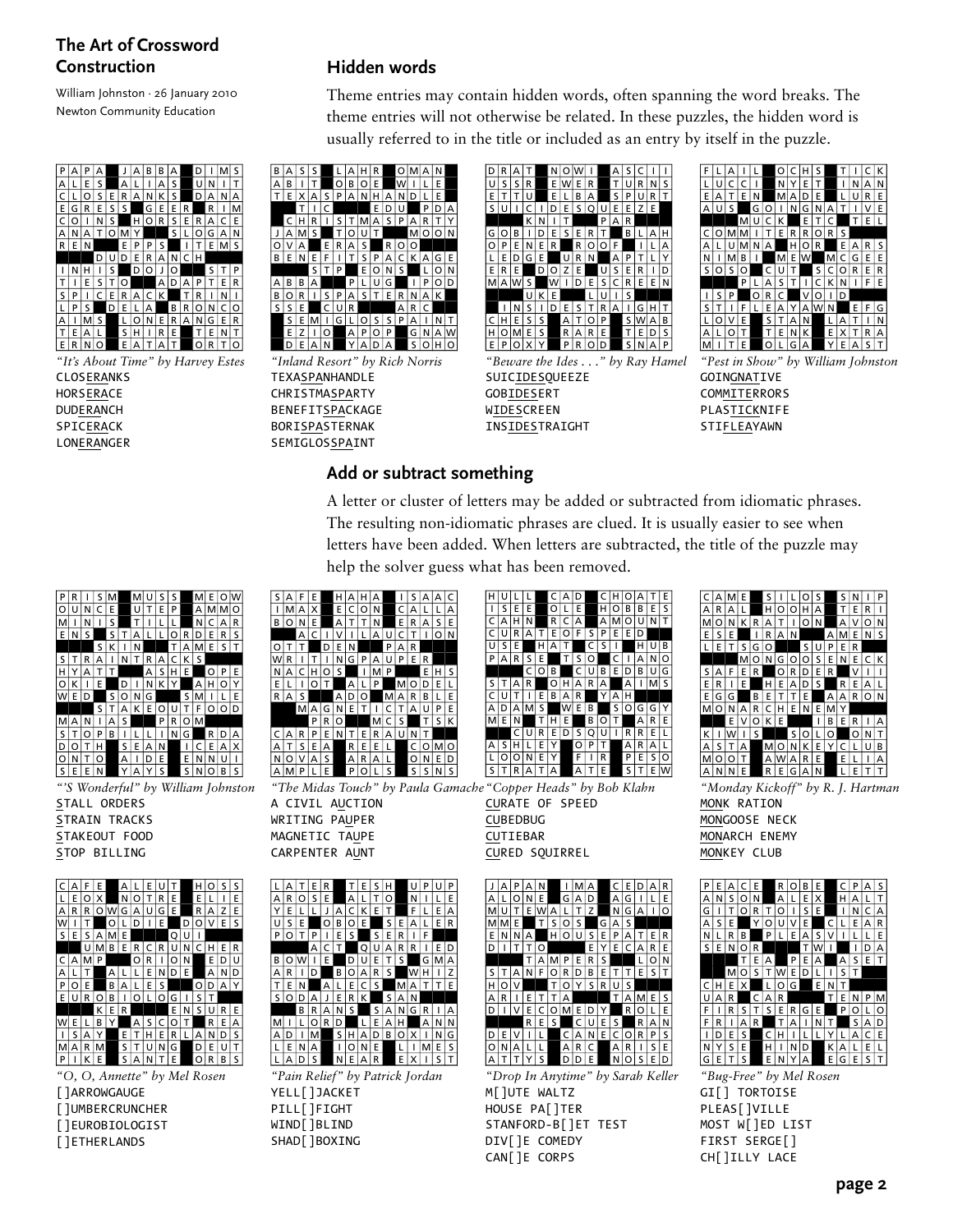William Johnston · 26 January 2010 Newton Community Education



*"W-here We Go" by Thomas Schier* WRINGS TRUE WREST IN PEACE WRIGHT YOU ARE WRAP ARTIST

#### **Homophones and puns**

A theme may be constructed around homophones (words that sound alike) or puns. For this kind of puzzle to be successful, the type of homophone or the subject of the puns should be consistent among all the theme entries.



*"Ott Couples" by R. J. Hartman* CATTY SHACK BETTING PLANT HASTY PUTTING ROSE MATTER



*"Poet's Society" by Mel Rosen* BILLY IDYLL PSALM PECKINPAH RONDEAU FLEMING MACK SONNET



*"Send in the Clones" by R. J. Hartman* RAZER RAZOR ROOMER RUMOR TOOTER TUTOR MINER MINOR

# *Resources for Making Puzzles*

#### **Software**

Once you have a theme idea, there are several software tools available to help you in creating a puzzle grid and filling it with words and phrases.

*Crossword Compiler* (Windows) http://www.crossword-compiler.com *Cruciverbalist* (Macintosh OS Classic) http://www.tucows.com/preview/206066 *Crossfire* (Java) http://beekeeperlabs.com/crossfire Across Lite (for .puz files) http://www.litsoft.com http://www.litsoft.com/across/alite/macman/aformat.htm

#### **Grid Ideas and Word Lists**

If you need an idea of what grids will accommodate your theme entries, or you want access to some lists of words and phrases that are useful for completing fills, then the following online resources are a good place to look.

*Cruciverb Constructor's Forum* http://www.cruciverb.com *National Puzzlers' League* http://www.puzzlers.org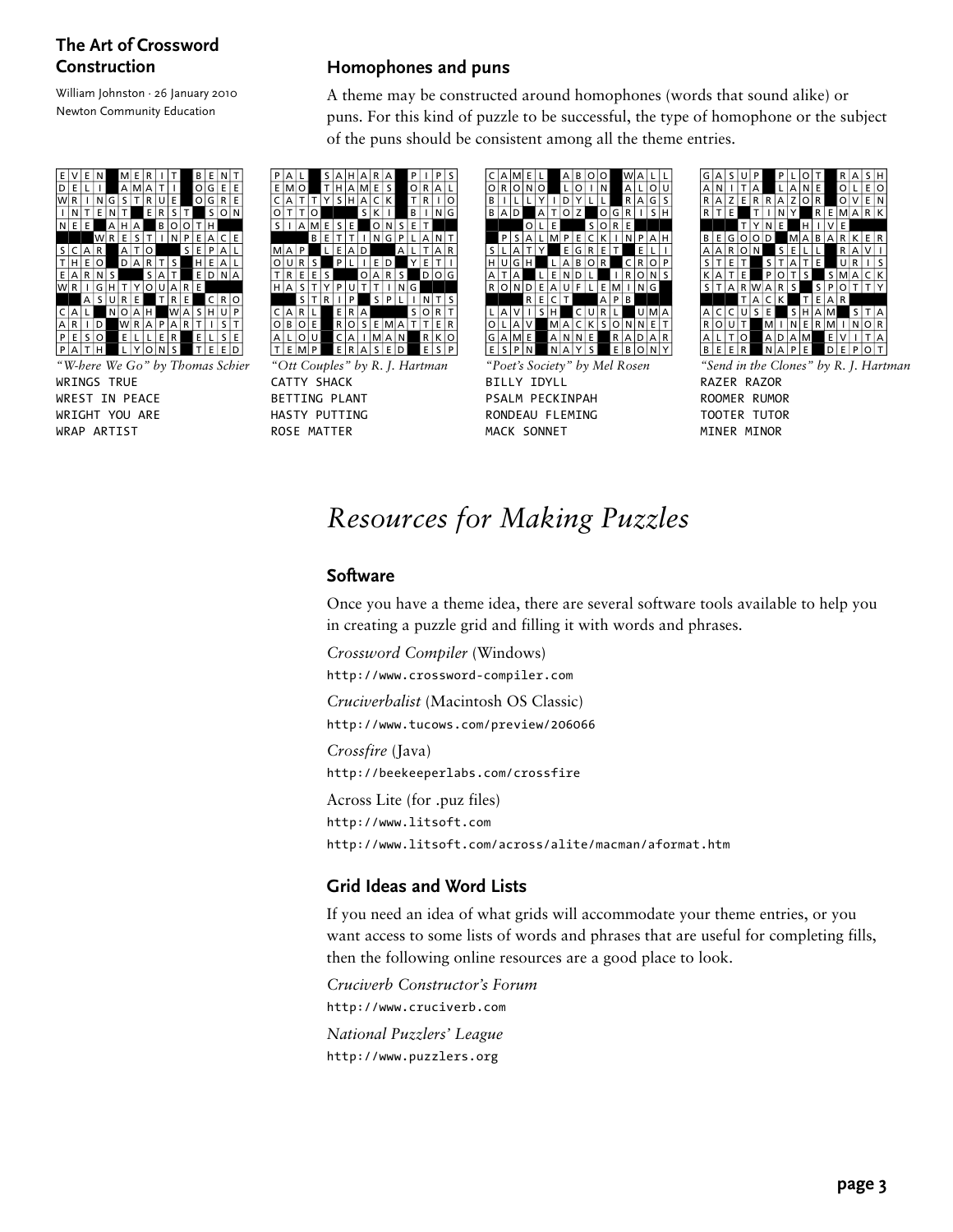William Johnston · 26 January 2010 Newton Community Education



*180-degree symmetry: the diagram looks the same upside down. All typical crosswords have this feature.*

|   |   | Ν | ĸ |   | R |   |   | N |   |   | А |   | д | R |
|---|---|---|---|---|---|---|---|---|---|---|---|---|---|---|
| E | R | ı | E |   | O | А | S | E | S |   | S | Ü | R | E |
| w | А | T | E | R | W | н | E | Е |   |   | K |   | E | E |
| D | E | S | P | А | ı | R |   |   | E | А | S | Y | А | S |
|   |   |   | O | N | E |   | P | U | т | O | F | F |   |   |
| P | д | w | N | S |   | R | А | S |   | ĸ | റ | Ο | ĸ | Y |
| А | M |   |   | O | S | А | G | E | S |   | R | Ü | N | E |
| N | А | N |   | м | Е | M | E | N | т | O |   | R | E | A |
| E | T | D | S |   | м | А | в | E | L |   |   | т | E | т |
|   | ı | F | E | R |   | D | O | т |   | D | A |   |   | S |
|   |   | L | E | Е | W | А | Y |   | R | ٧ | S |   |   |   |
|   |   | O | ĸ | Т | O |   |   | S | Ü | ı | T | Ś | U | P |
| R | റ | W | E |   | K | ı | N | G | Ś | C | R | റ | s | S |
| А | P | E | R |   | Ë | т | А | т | Ś |   | O | Ū | т | S |
| S | s | R | s |   | Ν | O |   | s | റ |   | Ś |   | А | т |
|   |   |   |   |   |   |   |   |   |   |   |   |   |   |   |

*90-degree symmetry: a quarter turn maps the grid onto itself.*

| s |   |   |   |   | м |   |   |   | д |   |   | д | s |   |
|---|---|---|---|---|---|---|---|---|---|---|---|---|---|---|
| н | Ω | P |   |   | E |   | E | Ċ | т |   | A |   | P | ი |
| O | ი | P | s |   | D |   | D |   | т | А | G | А | ı | Ν |
| Ü | S | E | R | s |   | в | O | Ν |   | V | ı | Ν | C | Е |
| т | н | R | E | E | R |   | Ν | G | в | ı | N | D | Е | R |
|   |   | P | А | R | D |   |   |   | A | L | O | T |   |   |
| G | R | А | D | E | S | E | P | А | R | A | т | ı | റ | N |
| н | А | L |   |   |   | F | O | x |   |   |   | P | н | ı |
| ı | м | А | L |   | Т | т | L | Е | T | E | Α | P | Ω | т |
|   |   | т | А | D | А |   |   |   | Ν | А | Т | E |   |   |
| C |   | ı | N | E | s | E |   | А | N | т | E | R | N | S |
| L | ი | N | G | А |   |   | U | G |   | А | L | G | ı | А |
|   | N | А | L |   | D |   | R | E | C | т | ı | ∩ | N | S |
| Ν | ი | т | E |   | R | н | ı | N | O |   | E | R | N | E |
| G | R | E |   |   | J | U | D | А | S |   | R | Ë | Y | S |

*Mirror symmetry in two axes: a horizontal axis and a vertical axis.*



*Mirror symmetry in four axes: a horizontal axis, a vertical axis, and both diagonals.*

# *Grid Pattern Conventions*

The grid is the pattern of black and white squares that the solver fills in. You can use graph paper or computer software to help design and fill crossword grids.

## **Grid features**

Grids are almost always square.

Grids usually have an odd number of squares on each side. Common sizes for grids are 15 x 15 for weekday puzzles and 21 x 21 for Sunday puzzles.

The maximum word count in a 15 x 15 themed puzzle is 78 words.

No more than about 1/6 of the squares in the grid should be black.

Every white square in the grid must appear in an Across and a Down word.

The black squares of the grid must not divide the puzzle into unconnected areas.

### **Grid symmetries**

The pattern of black squares must have 180-degree symmetry. That is, if you turn the diagram upside down, it looks the same.

In addition to 180-degree symmetry, some puzzles also have 90-degree symmetry.

In addition to 180-degree symmetry, some puzzles also have mirror symmetry.

On rare occasions, a puzzle will have mirror symmetry only, without 180-degree symmetry.

## **Things to avoid in grids**

Two-letter words are not allowed in standard puzzles.

Avoid having too many three-letter words. A maximum of 8–15 three-letter words is ideal.

Avoid "cheater" black squares added just to make filling the grid easier. If a black square can be removed without changing the total number of words in the grid, it is a cheater, unless it is required for thematic reasons.

Avoid large clumps of black squares.

Avoid having just one entry as a mode of access into a region of the grid. Solvers should have two ways of getting into every region. This guideline is violated in the top diagram shown at the left.

## **Grid Activity**

*The following grids are unacceptable for different reasons. Can you explain why each grid fails to meet the typical requirements for a puzzle?*

l









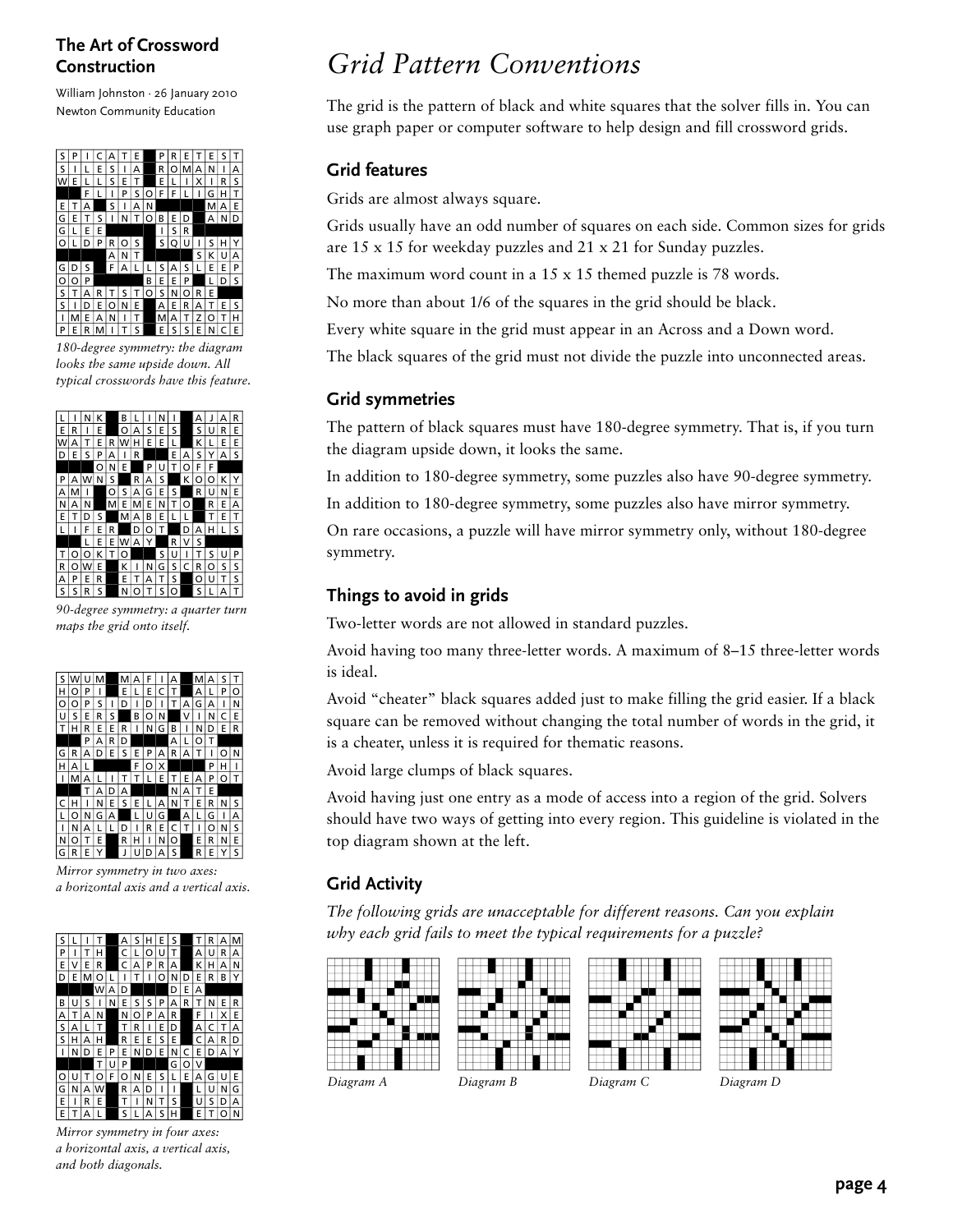William Johnston · 26 January 2010 Newton Community Education



*Phase 1: The theme entries must be placed first, in symmetric locations. Black squares are built around them.*



*Phase 2: The longest Down entries are filled in, especially those that cross more than one theme entry.*



*Phase 3: The left, right, and center regions are filled.*

|   |   |   | s |   |   |   | P       | F |   |   |         |   |    |    |
|---|---|---|---|---|---|---|---------|---|---|---|---------|---|----|----|
|   |   |   | Т |   | N | o | н       | ı | т |   |         |   |    |    |
|   |   |   | А |   | D | O | $\circ$ | R | S |   |         |   |    |    |
| s | н |   | P | P | E | D | в       | E | E | F |         |   |    |    |
|   |   |   | L | А | P | S | E       |   | А | L | ı       | Ν | E. | lw |
| P | റ | т | E | N | т |   |         | E | s | A |         |   |    |    |
| D | Ü | O |   | S | н | E | R       | R | Y | в | $\circ$ | м | в  | S  |
| А | C | Т | А |   |   | В | E       | G |   |   | N       | o | R  | А  |
| S | н | O | C | K | А | B | L       | O | c | K |         | L | А  | W  |
|   |   |   | R | E | F | S |         |   | O | O | D       | L | E  | s  |
| в | А | D | E | G | G |   | P       | E | N | N | Е       |   |    |    |
|   |   |   |   | s | н | ı | L       |   | F | A | C       |   | Ω  | R  |
|   |   |   |   |   | А | м | E       | B | А |   | E       |   |    |    |
|   |   |   |   |   | Ν | А | в       | O | B |   | ۱       |   |    |    |
|   |   |   |   |   | S | м | Е       | w | S |   | Т       |   |    |    |

*Phase 4: The top and bottom regions are filled. Only the corners remain.*

# *Filling the Grid*

The fill is the collection of words and phrases that are the answers in the grid. The fill should use common words rather than obscure ones. A puzzle is made hard by clever clues, not by including obscure words. Computer software can help you find legitimate fills.

### **Fill sequence**

The diagrams at the left show a typical sequence for finding a fill.

The theme entries are placed first, and black squares are built around them that conform to standard grid requirements.

Once the theme entries are in place, look for other longer words in the diagram, especially those that cross through more than one theme entry. These need to be chosen early to ensure that a fill is possible.

Smaller words are filled later, region by region.

## **Things to avoid in fill**

Avoid too many "crossword-ese" words that appear over and over in puzzles, such as ESNE, IOTA, ORCA, and so on.

Avoid obscure or obsolete words. Avoid made-up words or phrases.

Avoid death, disease, and other unpleasant topics. Puzzles are sometimes used as an escape, and should not remind solvers of their troubles.

Don't use too many abbreviations as entries.

Don't include too many proper names.

Don't have too many entries that will require fill-in-the-blank clues.

Don't strain to get every letter of the alphabet in. Letters like Z, K, Q, J, and F are rare and fun to see in puzzles but getting them all in may lead to bad quality fill.

## **Fill Activity**

*The four corners of the puzzle shown at the left are reproduced below. Can you find a fill for one or more of these corners?*

|                 | 2 | 3 | 4<br>S |         |
|-----------------|---|---|--------|---------|
| $\overline{14}$ |   |   |        |         |
| 17              |   |   |        |         |
| $\overline{5}$  | н |   | Ρ      | 21<br>P |
|                 |   |   | 24     |         |

|                      | 26 |    |    |    |
|----------------------|----|----|----|----|
| $\overline{22}$<br>Ξ |    | 23 |    |    |
|                      | 19 |    |    |    |
|                      | 16 |    |    |    |
|                      | 10 | 11 | 12 | 13 |

*Upper left Upper right*

| 51<br>$\frac{B}{\frac{56}{}}$ | 52<br>А | 53 | E  | G             |
|-------------------------------|---------|----|----|---------------|
|                               |         |    |    | $\frac{1}{2}$ |
| 62                            |         |    | 63 |               |
| 66                            |         |    |    |               |
| 69                            |         |    |    |               |

<u>N | E</u> 60

|   | E       |    |    |         |
|---|---------|----|----|---------|
| Δ |         | 59 | 60 | 61<br>R |
|   | 65<br>E |    |    |         |
|   | 68      |    |    |         |
|   |         |    |    |         |

*Lower left*

*Lower right*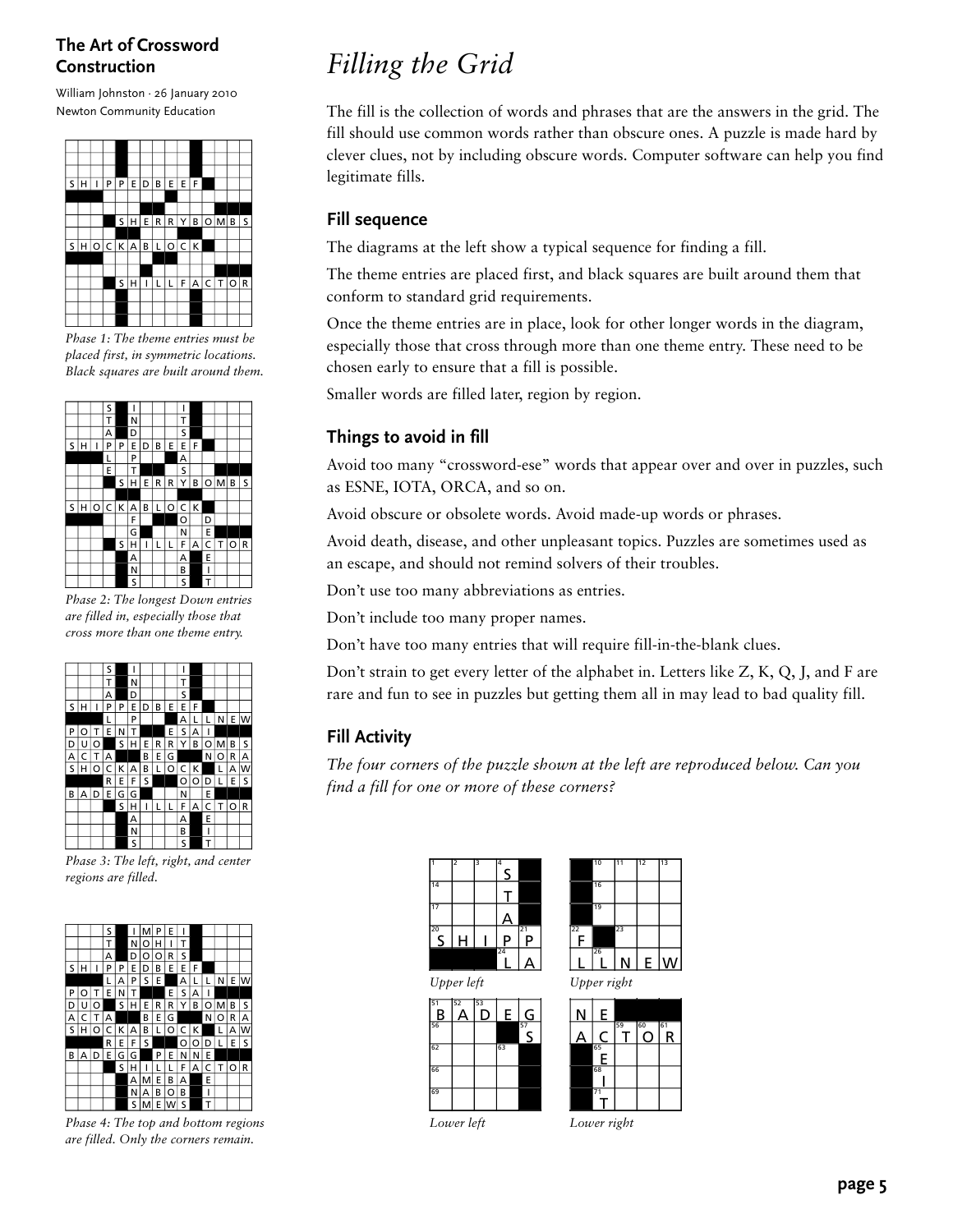William Johnston · 26 January 2010 Newton Community Education

# *Writing Clues*

The clues in a puzzle are what the solver uses to discover the answers. You will find that certain conventions apply to clues in puzzles.

#### **Rules for clues**

The part of speech of a clue must match the part of speech of the answer.

Clues should be accurate, but they may be deceptive.

Clues should be short, since there are space limitations in newspapers.

If an answer is an abbreviation, the clue should include an abbreviation itself as a cue, or include "(abbr.)" at the end.

If an answer is a common word from a foreign language, the clue should usually use a reference to that language within its wording.

Difficult entries should have easy clues, or they should be crossed by words that all have easy clues.

The level of difficulty of clues should be appropriate for the venue of the puzzle and the day of the week it will appear.

### **Varieties of clues**

*Straight definition*: Most crossword clues are simple definitions of their answers.

*Alliteration or rhyme*: Clues can use alliteration or rhyme to avoid monotony.

*Fill-in-the-blank*: Some entries can only be clued with a fill-in-the-blank phrase.

*Trivia*: Solvers enjoy learning new things, so an interesting fact that can clue a common answer in a fresh way is usually welcome.

*Punny or tricky*: A question mark often indicates that the solver needs to view a clue in a non-standard way to solve it.

*Humorous*: Solvers welcome offbeat clues to words.

#### **Clue variety**

You can see from the examples below that it is possible to write clues of different varieties or difficulty levels for the same word.

| Genesis garden                                     | Sandwich cookie                                                                                     | Run off to wed                                                                                                  |
|----------------------------------------------------|-----------------------------------------------------------------------------------------------------|-----------------------------------------------------------------------------------------------------------------|
| Paradise                                           | Nabisco treat                                                                                       | Split to unite                                                                                                  |
| Idyllic spot                                       | Hydrox alternative                                                                                  | Get hitched quick                                                                                               |
| Jeannie portrayer Barbara                          | Snack since 1912                                                                                    | Run for your wife?                                                                                              |
| 1950s British prime minister                       | Stackable snack                                                                                     | Take the honey and run?                                                                                         |
| Steinbeck's "East of __"                           | Dunkable dessert                                                                                    | Bolt together?                                                                                                  |
| Temptation location<br>Fall locale<br>First place? | Round of snacking?<br>Food that's been kosher<br>since 1998<br>It may get a licking after<br>dinner | What running mates do?<br>Take part in a secret joint<br>venture?<br>Choose the window instead<br>of the aisle? |

**Tricky Clue Activity**

*Can you solve these clues? The question marks at the end indicate these are tricky clues.*

Pole star?  $\underline{\mathsf{S}}\ \_\ \underline{\mathsf{N}}\ \_\underline{\mathsf{A}}\ \_\underline{\mathsf{L}}\ \_\underline{\mathsf{U}}\ \_\underline{\mathsf{U}}\ \_\underline{\mathsf{V}}$ Old tool for working on logs?  $L = L - D - R - L -$ Where mates are often found?  $\underline{\wedge} \underline{\wedge} \underline{\wedge} = \underline{\wedge} \underline{\wedge} = \underline{\wedge}$ Blessed events?  $\frac{N}{r}$   $\frac{N}{r}$   $\frac{N}{r}$   $\frac{N}{r}$   $\frac{N}{r}$   $\frac{N}{r}$   $\frac{N}{r}$   $\frac{N}{r}$   $\frac{N}{r}$   $\frac{N}{r}$ Takes back the lead?  $E$   $S$   $-$ Spoke more than once?

 $\overline{1}$   $\overline{1}$ 

Bring up the rear?  $0$   $0$   $-$ Scratch post?

 $I -$